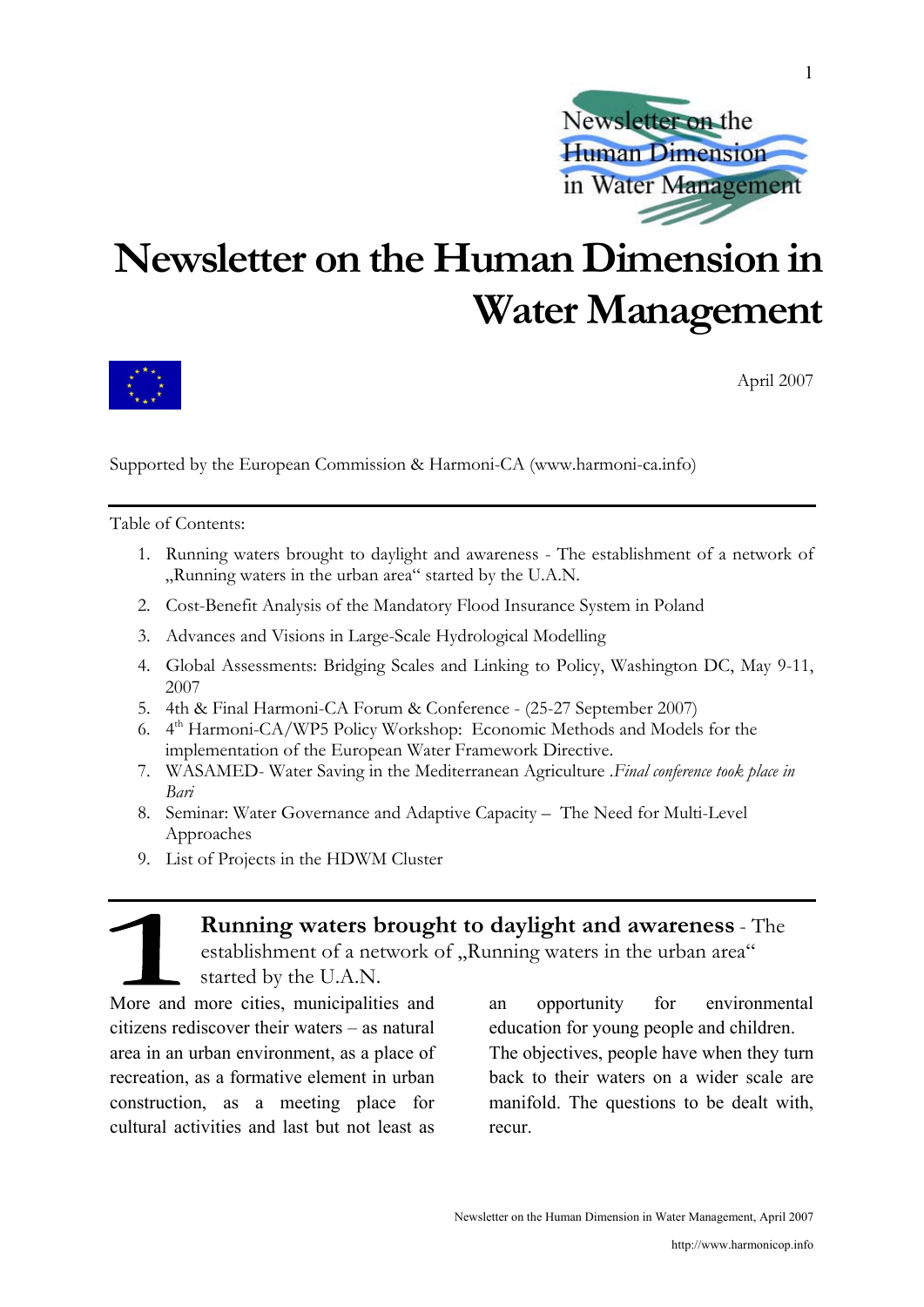Therefore a network "Running Waters in the Urban Area" will be established by the Kommunale Umwelt-AktioN U.A.N. supported by the Federal Foundation for Environment (DBU). The establishment of the network is conducted by a group of volunteering experts with practical local experiences.

The city of Osnabrück, who gave the first impulses for this project with their first network conference in October 2006, is the co-operation partner in this project.

The network will support practitioners in implementing revitalisation projects at

running waters in urban areas. It wants to highlight ways of implementation, make existing experiences usable for anyone interested and create a network with close links to various associations and other cooperational partners. All in all the network shall help to improve knowledge on and activities at running waters in urban regions.

Contact persons at the U.A.N. are Katrin Flasche (phone +49 (0)511/30285-58, flasche@nsgb.de) and Britta Apelt (apelt@nsgb.de).

# **Cost-Benefit Analysis of the Mandatory Flood Insurance System in Poland**

The research on the subject of *Cost-Benefit Analysis of the Mandatory Flood Insurance System in Poland* was conducted as a PhD research by Anna Lasut at the AGH University of Science and Technology in Krakow, Poland. It allowed to analyse the flood risk and to formulate conclusions about the current state of the flood insurance in Poland. The comparative analysis of insurance against flood existing in chosen counties all over the world led to the conclusions about the possibilities of implementation in Poland some desired features from existing flood insurance systems. Based on the defined for the assessment purpose mandatory flood insurance system the Cost-Benefit Analysis (CBA) was conducted for the *Wisloka* river basin. The simulation of

CBA for such system in that region was performed from the point of view of various stakeholders, such as insurance companies, the government, exposed to risk and not exposed to risk inhabitants. The CBA study showed significant benefits for inhabitants exposed to risk and for the government from the implementation of the mandatory insurance in comparison to the current state. The other stakeholders were subjected to several benefits, but the costs for them were higher. For more information on the subject please contact Ms Anna Lasut at:

## alasut@zarz.agh.edu.pl

University of Science and Technology; Faculty of Management, Krakow, Poland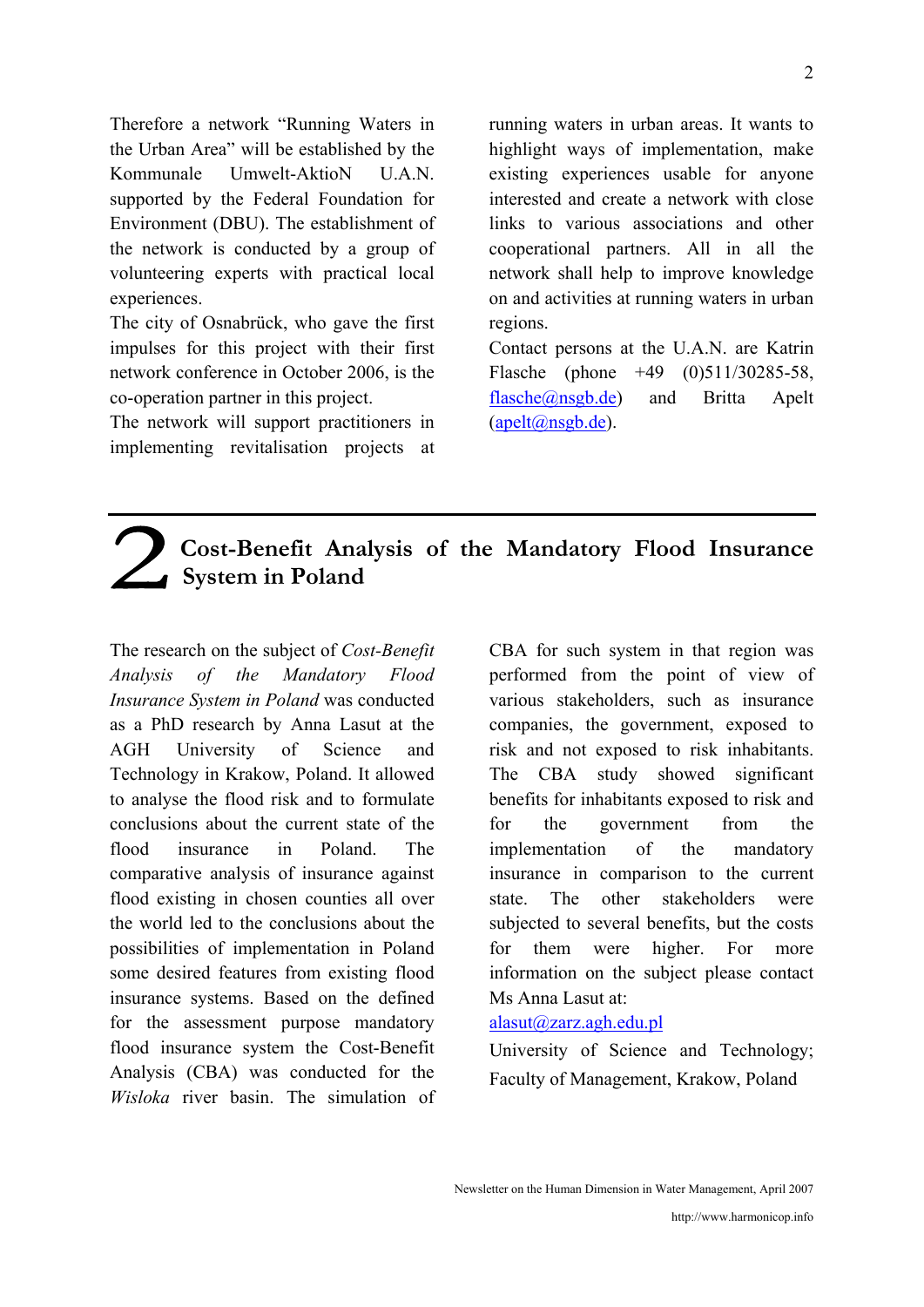# **Advances and Visions in Large-Scale Hydrological Modelling**

*11th Workshop on Large-Scale Hydrological Modelling, 31 Oct - 2 Nov 2007 in Frankfurt/Main*

In 2007, the 11th Workshop on Large-Scale Hydrological Modelling will take place in Frankfurt/Main. With reference to the 2nd Workshop on Large-Scale Hydrological Modelling held in 1998, the following topics will be addressed:

Sensitivity of model results against uncertain input data

Influence of spatial resolution and information availability

- Integrated modelling approaches including natural sciences and socio-economic models

- Coupling of processes in hydrosphere, atmosphere and biosphere

Based on keynote talks on each topic, the

state of the art of Large-Scale Hydrological Modelling as well as future challenges will be discussed in four workgroups of approx. 15 participants. Within the workgroups, posters on innovative research in the fields of the workshop will be presented. For that reason, we invite the submission of poster abstracts in the above mentioned topic areas until July 1st, 2007.

The workshop language is German. For further information, visit

http://www.geo.uni-

frankfurt.de/ipg/ag/dl/aktuelles/index.html

# Registration is open for the Workshop: **Global Assessments: Bridging Scales and Linking to Policy, Washington DC**, **May 9-11, 2007**

The workshop is hosted by The Integrated Assessment Society (TIAS) and the Global Water System Project (GWSP).

The workshop brings together scientists and practitioners in order to share and consolidate new research ideas and fostering future co-operations in the area of global assessments. The event will be held back-to-back with the International Water Association's *WATERMATEX 2007: the 7th International Symposium on Systems Analysis and Integrated Assessment in Water Management* 7-9 May 2007 (www.WATERMATEX2007.org)

The programme will include

• A joint session of the International Water

Association (IWA), TIAS and GWSP on **"Uncertainty and Models in Policy Processes for Water Management"** 

- Scenarios of the 4th Global Environmental Outlook,
- The Role of Land Use in Integrated Water Management,
- Impacts of Policy Decisions on Land Use Change
- Linking Impacts and Adaptation Modeling of Climate Change to the Policy Process
- Global Change Impacts on Water and Food Security – Economic Analyses
- Representation of the Human Dimension in Global Water Assessments - Current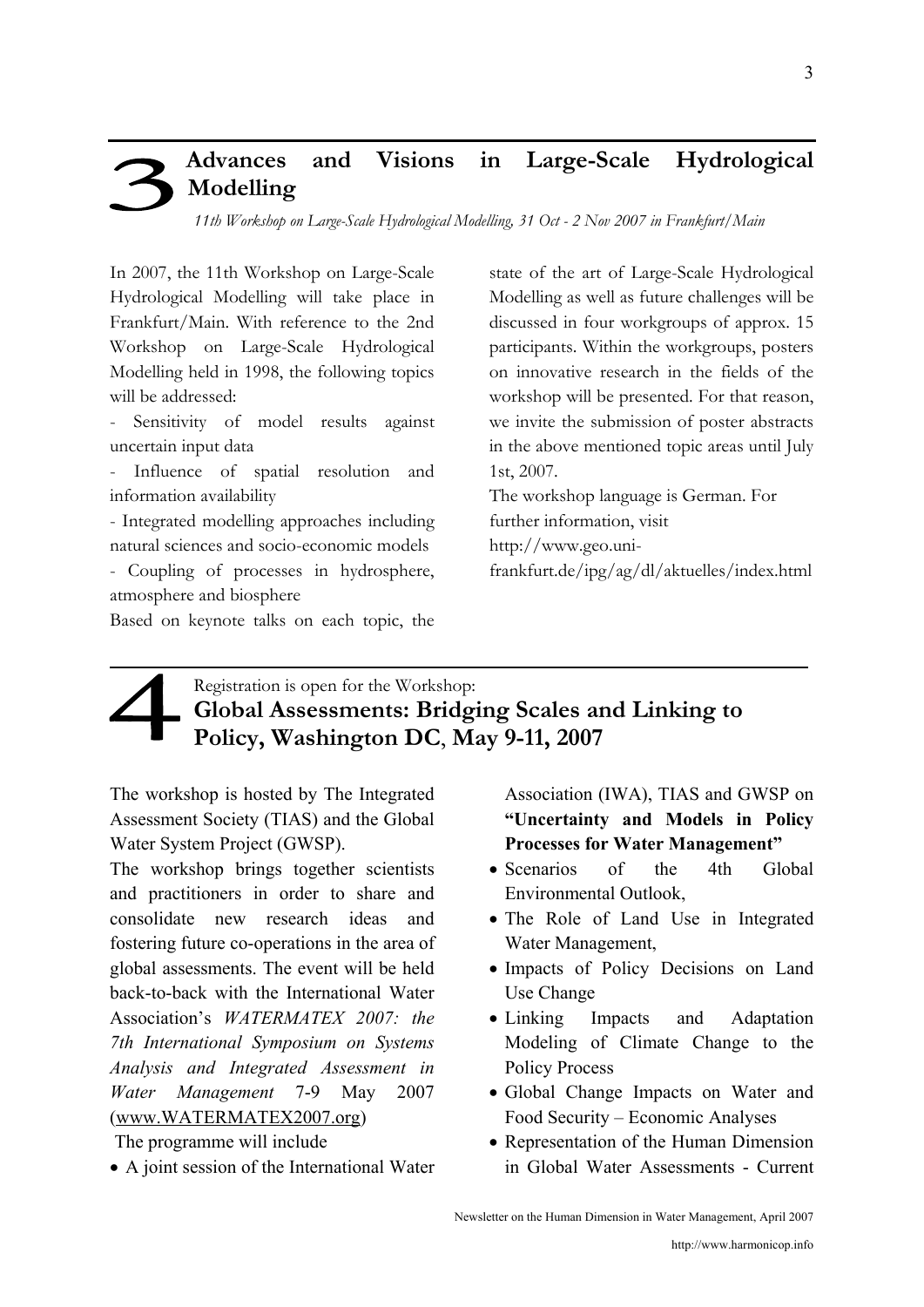state and major challenges for methodological innovations A detailed programme including presenters is available from http://www.tias.uos.de/wash2007/ Registration can take place via the TIAS-GWSP workshop webpage:

http://www.tias.uos.de/wash2007/ You may also register at the same site for the WATERMATEX Symposium. **For more information** visit the workshop home page or contact Caroline van Bers cvbers@usf.uos.de Phone  $1: +31$  (0)53 489 4135

# **4th & Final Harmoni-CA Forum & Conference - (25-27 September 2007)**

From 25 till 27 September 2007 the 4th and final Harmoni-CA Forum and Conference will be organised in Brussels, Belgium. This event consists of:

# **Day 1, September 25th, 2007:**

The focus will be on what Harmoni-CA has accomplished with regard to its major aim: **bridging the gap between research and WFD implementation**, such as the lessons learned and the recommendations towards DG-RTD and DG Environment. With respect to the aim of harmonizing research activities, the synthesis of research (CatchMod) projects and the WISE-RTD web-portal will be presented as essential activities in support of implementation.

# Day 2, September 26<sup>th</sup>, 2007:

The focus will be on how far the Harmoni-CA/CatchMod results have been finalized and which activities urgently need to be initiated.

## Day 3, September 27<sup>th</sup>, 2007:

This day ongoing and foreseen activities in the near future will be presented, such as activities of the Pilot River Basins and the SPI-Water project supporting the WISE-RTD web-portal after Harmoni-CA's end. Merging the needed activities from the finalized (CatchMod) projects in those of the new, ongoing projects will be Harmoni-CA's final "stone for the bridge".

Contact: Harmoni-CA Work Package 1: harmoni-ca.wp1@riza.rws.minvenw.nl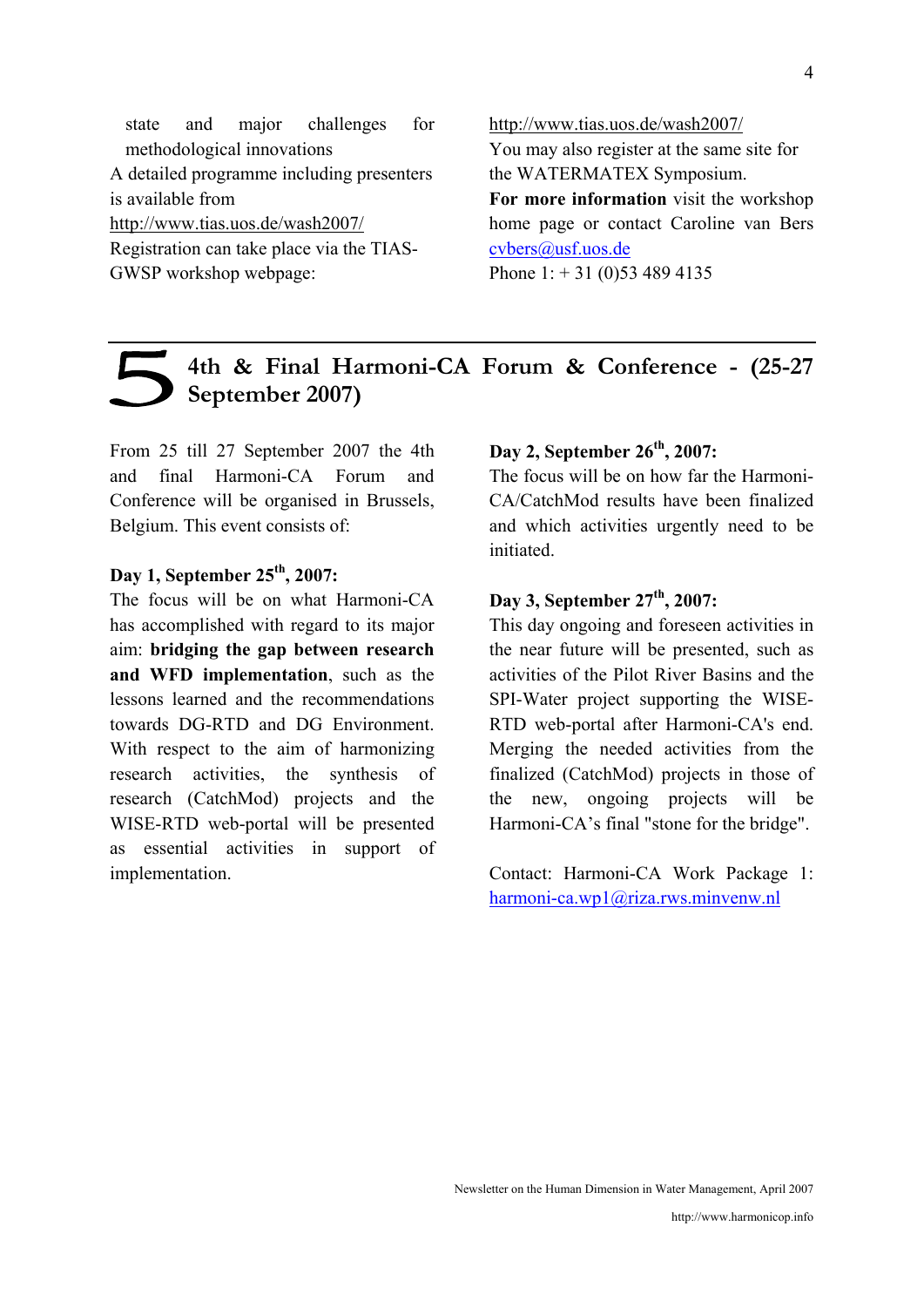# **4th Harmoni-CA/WP5 Policy Workshop: "Using Economic Methods and Models for the Implementation of the Water Framework Directive: Status, Options and Challenges for a better integration of water economic research into policy implementation"**

 *on 14th & 15th June, 2007 in Berlin, Germany* 

The Water Framework Directive (WFD) requires Member States to integrate economic considerations in various stages of the implementation process. While a number of economic methods and models exist in academia and research that can support this work, the practical use of such approaches in WFD implementation has been limited so far. In the contrary, the economic issues at hand for WFD implementation are often dealt with by non-economists, using much more limited, but implementable approaches like expert judgements etc.

Some main reasons for this so far limited use of economic methods and models are:

- the novelty of the WFD requirements (many water administrations are not used in applying economic methods and do not have many water economists in their staff);
- the complexity of issues at stake in the context of an integrated, river-basin approach;
- the need to apply economic methods and models at a very broad scale (entire river basins), while most available models have been developed and tested at a limited scale (sub-basin at the most);
- the difficulties of estimating the impact of measures on the ecological status at the water body scale that also needs to be correctly presented in the models/methods used;
- financial restrictions, hindering an indepth investigation in all cases where such work would be needed.

# **Aims of the workshop**

Based both on background information provided (on existing economic methods and tools as well the current situation regarding their utilisation and additional research projects conducted for WFDpolicy support in a number of selected EU-Member States) and mainly on the practical experiences of the participants, the workshop more specifically aims at:

- identifying the main obstacles for a more wide-spread use of economics research in WFD implementation based on practical experiences that capture the variety of problems at stake;
- fostering the exchange between policyoriented researchers and researchinterested policy makers;
- inducing positive exchange of experience between different Member States/River Basins in order to enable wider application of integrated economic models and research results from one country to an other;
- setting the ground for a better use of economic research supporting the next round of WFD implementation (2009- 2015) and the updated River Management Plans due 2015;

You can find more details at www.harmoni-ca.info. **In case you have any questions** on the content of the workshop, please contact Edi Interwies at: Interwies@intersus.eu. For questions concerning logistics or registration, please contact workshop@usf.uni-osnabrueck.de.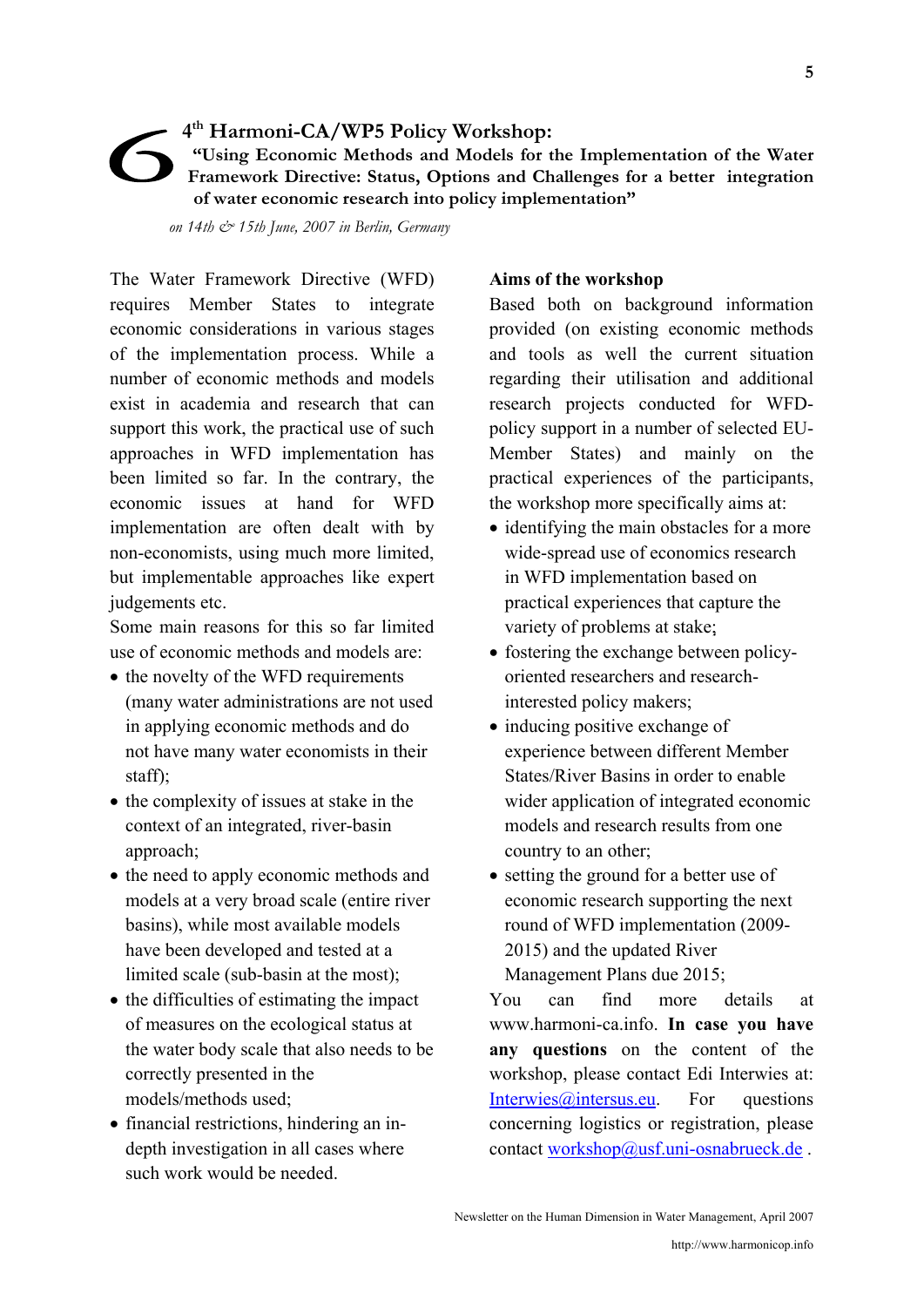# **WASAMED- Water Saving in the Mediterranean Agriculture**

#### *Final conference took place in Bari*

The EU-funded Thematic Network (FP5) "Water Saving in the MEDiterranean agriculture (WASAMED)" had organised an International Conference on "Water Saving in Mediterranean Agriculture& Future Research Needs" from 14th to 17th February 2007 at the CIHEAM Mediterranean Agronomic Institute of Bari, Italy (wasamed.iamb.it/conference).

WASAMED had the objective to establish a platform for effective Mediterranean dialogue on water saving in agriculture, contributing to improved management of limited water resources and sustainable development in the Mediterranean Region. It included 42 partners from Universities, research centres decision and policymaking institutions and end-users associations from 16 countries. The conference in Bari brought together relevant local and regional key-actors, scientists from all over Europe and EU officials in order to discuss and identify the priorities in research to support national and regional strategies on water saving in the Mediterranean region.

In 6 thematic sessions topics from regional initiative in irrigation system performance and water use efficiency to innovative approaches and tools in water saving and integrated strategies in the Mediterranean region were discussed. The conferences paper contributions are published in proceedings with three volumes. Presentation and further information are available at

http://wasamed.iamb.it/programmi/worksh op.php.

# Water Governance and Adaptive Capacity **The Need for Multi-Level Approaches**

*Seminar at the Stockholm International Water Week organized by the International Human Dimensions Programme on Global Environmental Change (IHDP), the Global Water System Project (GWSP) and the EU project NeWater, Stockholm 16th of August* 

The global water crisis is more and more perceived as a governance crisis. Yet we are still missing sufficient understanding of water governance systems. Hence, this seminar aims to close a gap that so far has hindered better governance for the sustainable use of our global water

resources. To understand what determines the adaptive capacity of water governance, vis-à-vis threats and challenges deriving from global change, requires a multi-level perspective, i.e. linking local and regional initiatives to global ones effectively. Whereas the basin has been advocated as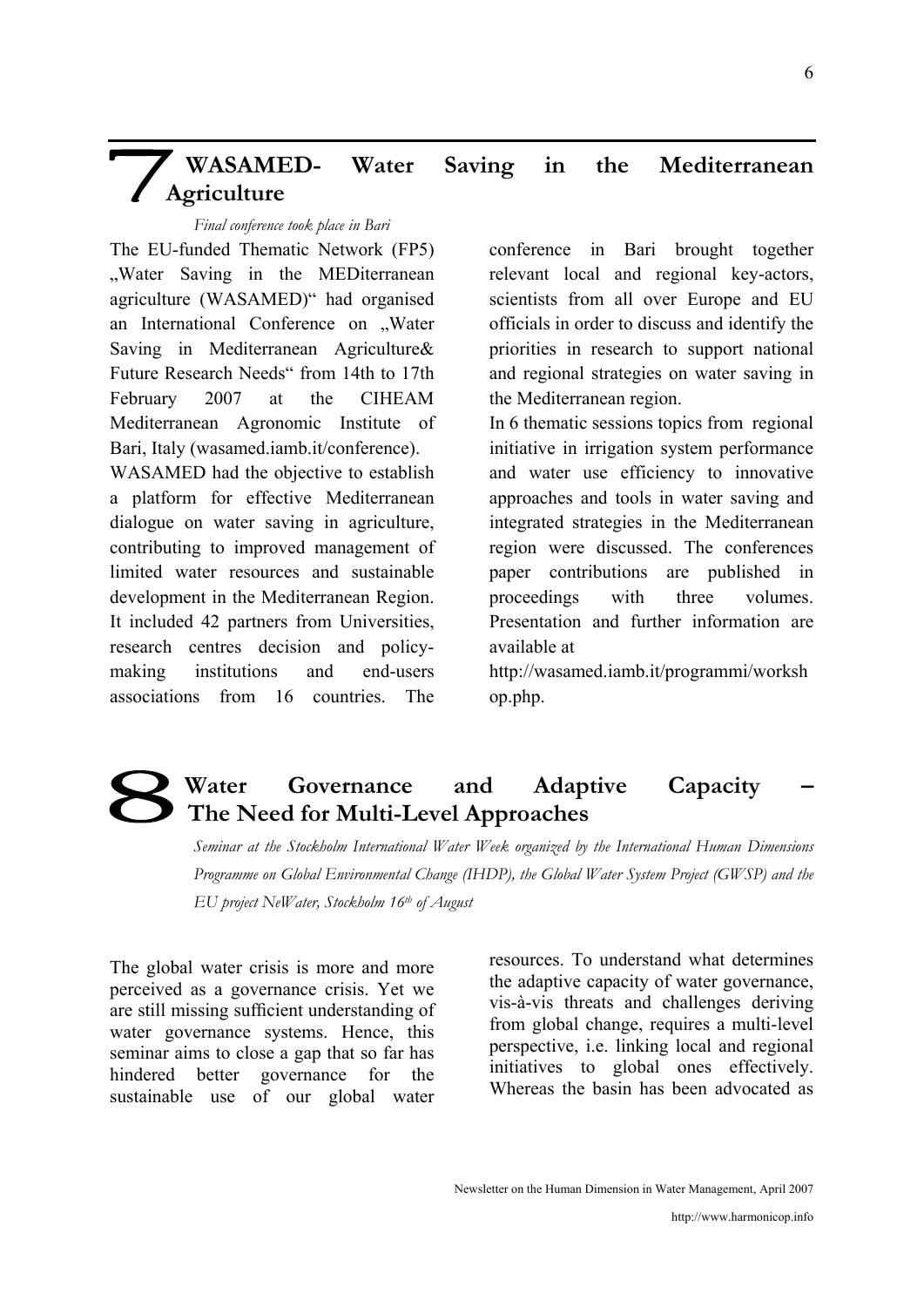the preferred scale for IWRM it becomes increasingly clear that challenges such as water allocation between water scarce and water rich regions or adaptation to climate change can only be addressed by governance at a global scale.

Therefore, key issues of the seminar are:

- Adaptive & Integrated Water Governance – introduction of a new scientific paradigm
- Multi-level Water Governance getting the scales right
- Local Implications of Global Environmental Change
- European Lessons of Adaptive & Integrated Water Management – the Water Framework Directive
- The Water Scarcity Initiative of UN-Water – a Global Response to a Global Crisis

The seminar will highlight research conducted under the auspices of IHDP, GWSP and the NeWater project as well as a model for policy implementation from a multi-level perspective.

More detailed information on the Stockholm Water Week: www.siwi.org. For information on the seminar contact Falk Schmidt, schmidt.ihdp@uni-bonn.de.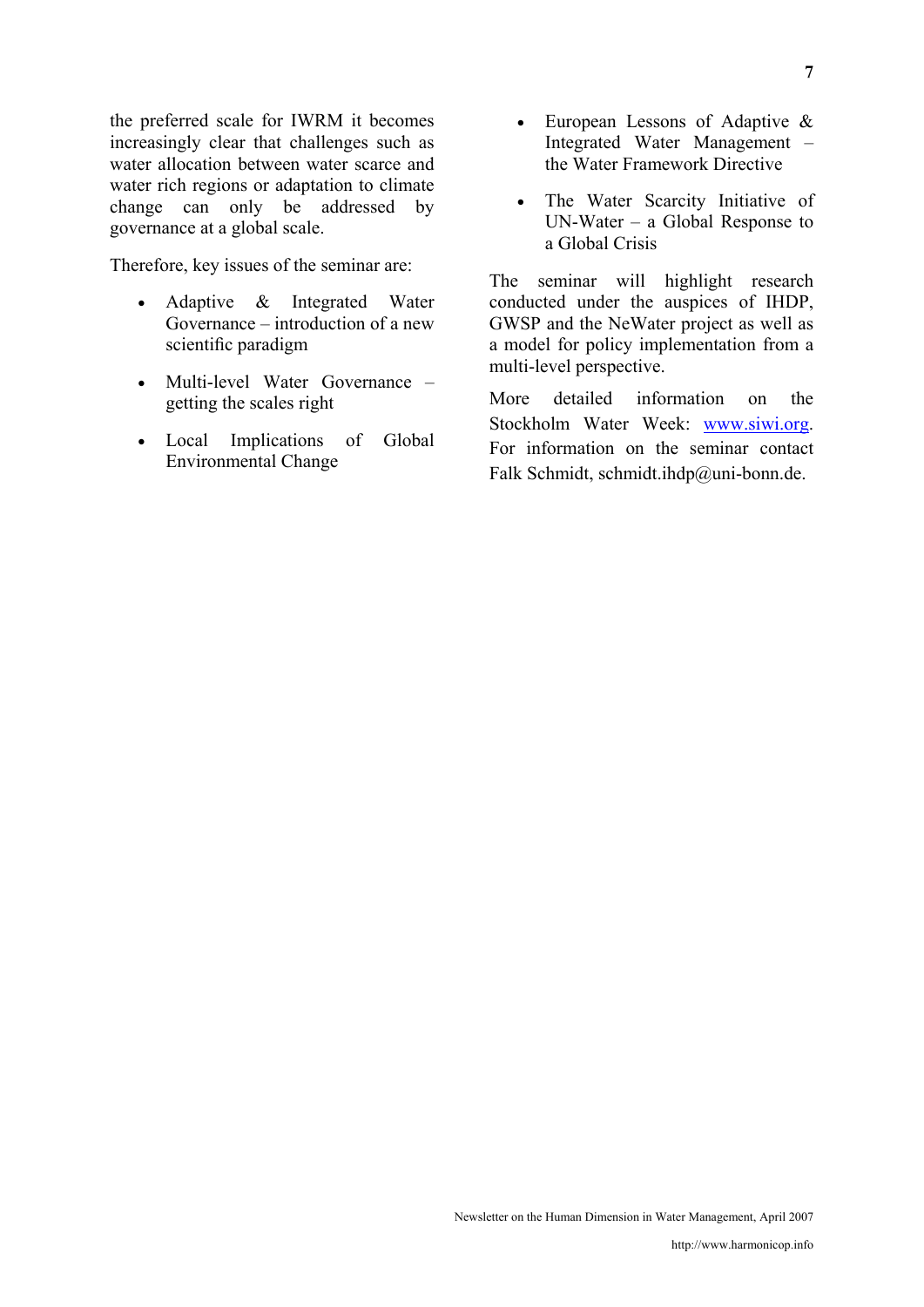# **List of Projects in the HDWM Cluster**

#### **HarmoniCA – Harmonizing Modelling Tools at Catchment Scale**

#### http://www.harmoni-CA.info

The concerted action HarmoniCA will provide guidance on management concepts and ICT tools for river basin management and the implementation of the WFD. Of specific interest for the HDWM cluster is the work package on "Integrated Assessment and the Science Policy Interface" that deals specifically with the involvement of stakeholders in the development of river basin management plans and the representation of socio-economic aspects in river basin management models.



#### **HarmoniCOP – Harmonizing Collaborative Planning**

#### http://www.harmoniCOP.info

The project HarmoniCOP explores stakeholder and public participation and the role of ICT tools in river basin management planning using a social learning perspective. HarmoniCOP aims at improving the conceptual base for stakeholder and public participation and provide practical guidance for the implementation of the European Water FrameworkDirective.

## **GOUVERNe**

#### **GOUVERNe**

#### http://www.c3ed.uvsq.fr/c3ed/Gouverne/PresGOa n.html

The project responded to the requirement for integrated systems of information permitting coherent policy and resource management decisions covering water uses in Europe. The project developed and implemented in pilot studies a userbased and scientifically validated Decision Support System (DSS) for the improved management of underground water resources at the catchment and sub-catchment levels.



#### **SLIM - Social Learning for the Integrated Management and Sustainable Use of Water at Catchment Scale**

http://slim.open.ac.uk

This project develops strategic planning methodologies and social tools for the integrated management of water at catchment or river-basin scale and other "bundles" of natural resources. It emphasizes the importance of processes of social learning for integrated resource management.

#### **AQUALIBRIUM**

#### www.aqualibrium.de

This project investigates the implications of the increasing deregulation of national water markets, and the fact that more and more private companies are involved in the water market. It aims at giving an overview on the current debates and analyses the various models of involvement and co-operation between the public and the private sector in the EU member states.



#### http://firma.cfpm.org/

This project explored new approaches to improve water resource planning by developing and applying<br>agent-based modelling to integrate physical. agent-based modelling to integrate hydrological, social and economic aspects of water resource management. Specific emphasis was given to stakeholder participation and participatory model building and scenario development.



**INTERMEDIARIES - New intermediary services and the transformation of urban water supply and wastewater disposal systems in Europe** 

Newsletter on the Human Dimension in Water Management, April 2007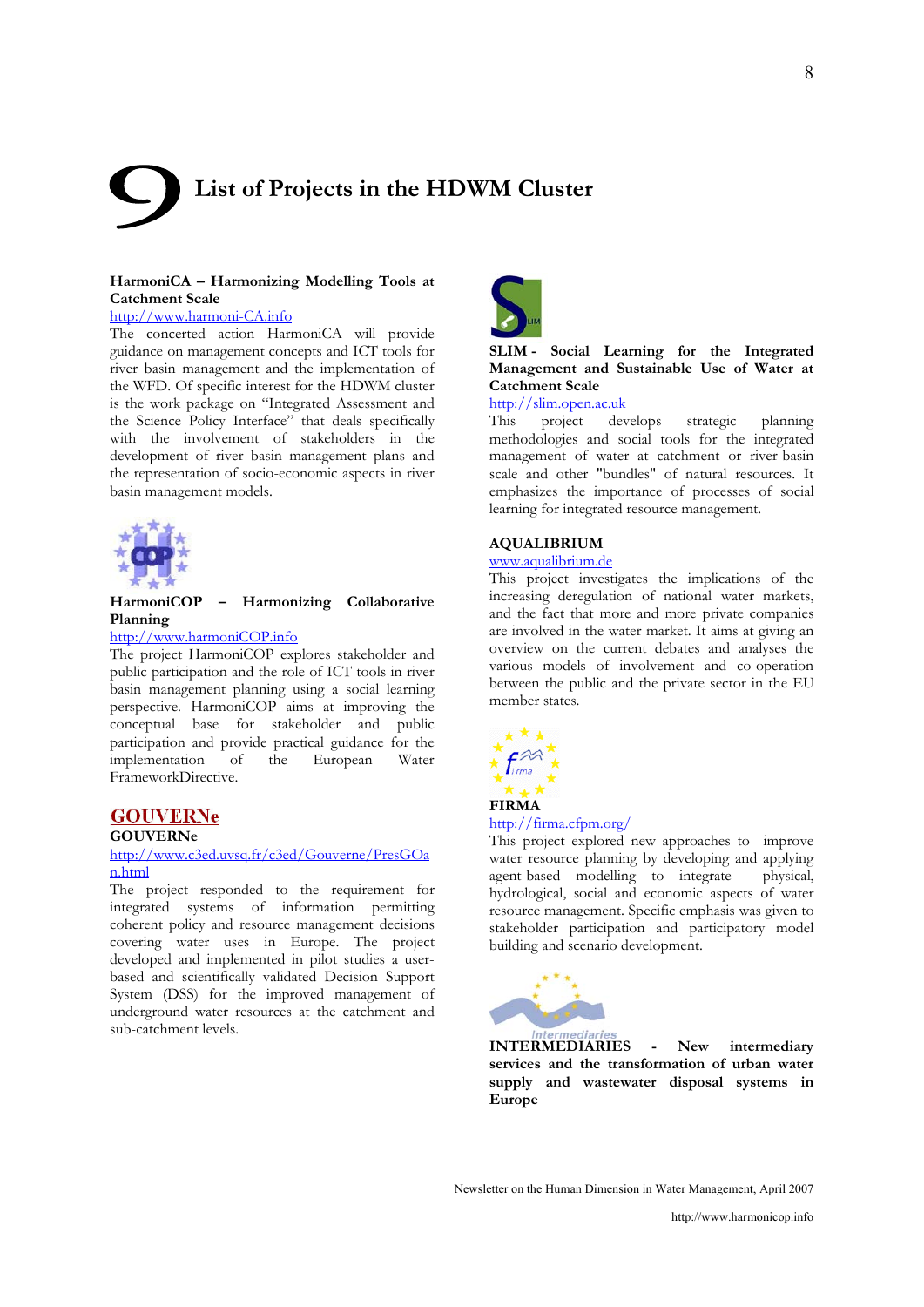#### http://www.irs-net.de/intermediaries

This project maps the development of intermediary services and organisations in the water and wastewater sectors, examines how they facilitate the **EUROMARKET**

#### http://www.epfl.ch/mir/euromarket

The EUROMARKET project studies the likelihood, nature, and forms water liberalisation may take in Europe in the foreseeable future. This is done by analysing different liberalisation scenarios, depending upon the evolving water markets, the different enterprises' strategies, and the existing legislation/regulation both at the national and at the European levels.



#### http://www.feem.it/web/loc/mulino/index.html

The MULINO project is developing a Decision Support System for the integrated management of water resources. The system includes a decision software based on multi criteria analysis procedures. This software is being developed in collaboration with representatives from water authorities in Italy, Romania, the UK, Belgium and Portugal, and through these relationships is exploring ways to include stakeholders' preferences in the assessment of a decision problem.



## **EUWARENESS** - **European Water Regimes and the Notion of a Sustainable Status**

http://www.euwareness.nl/

focuses on the dynamic relationships between conflicting uses of water resources, the regimes under which these uses are managed, and conditions generating regime transitions towards sustainability. Water basin regimes have been studied in six European countries (Netherlands, Belgium, France, Spain, Italy, Switzerland).

More information: Project coordinator: Stefan Kuks Address: University of Twente, P.O. Box 217, 7500 AE Enschede, The Email: s.m.m.kuks@cstm.utwente.nl Internet: www.euwareness.nl

#### **ADVISOR**

#### http://ecoman.dcea.fct.unl.pt/projects/advisor

ADVISOR aims at the delivery of a set of guidelines to river basin authorities and related EU agencies for the execution of integrated evaluation of projects.

application of new resource-saving technologies and social practices and assesses their impact on the environment, economic efficiency and network management.

The theoretical platform thereby established will support the development of new integrated evaluation methodologies and tools, which will incorporate the state of the art of the latest scientific thinking and assessment tools together with modern participatory, multi-stakeholder decision making processes.





**PRINWASS - Barriers and Conditions for the Involvement of Private Capital and Enterprise in Water Supply and Sanitation in Latin America and Africa: Seeking Economic, Social, and Environmental Sustainability** 

http://www.geog.ox.ac.uk/~prinwass/

The project develops an indicative framework of strategy and processes, expressed by relevant guidelines, for sustainable water supply and sanitation services in developing countries, taking into account the roles of the state (national, regional, and local government levels), civil society (users associations, citizen movements, etc.), market forces (privatized water utilities), and their interrelations (e.g. publicprivate partnerships, other forms of private sector involvement in WSS, etc.)

#### **MERIT - Management of the Environment and Resources using Integrated Techniques**  http://merit-eu.net/

The aim of MERIT is to develop a water resource management methodology to help engage the stakeholder in the decision making process. Bayesian networks are being used as tool to help the decision maker by using input from stakeholders to design and construct the networks. A range of participatory techniques are being developed to facilitate the engagement process.



**AQUADAPT - Strategic Tools to Support Adaptive, Integrated Water Resource Management under Changing Utilisation Conditions at Catchment Level: A Coevolutionary Approach**  http://www.aquadapt.net/

The overall aim of the Aquadapt project is to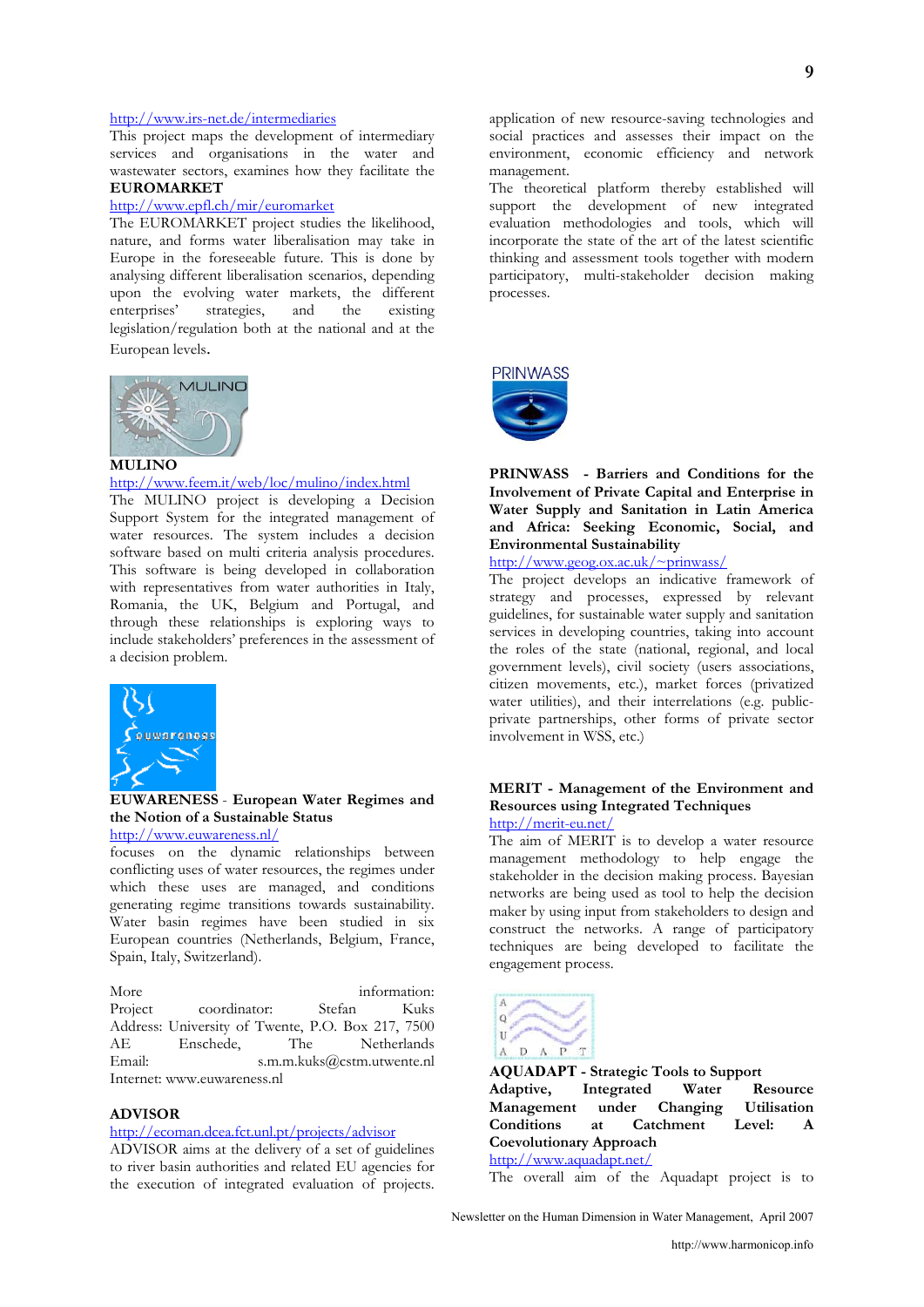generate knowledge which supports the strategic planning and management of water resources in semiarid environments at catchment level under changing supply/demand patterns.

#### **TiGrESS - Time-Geographical Approaches to Emergence and Sustainable Societies**

http://www.riks.nl/projects/TiGrESS

The aim of the TiGrESS project is to improve the methodology for understanding humanenvironmental interactions on the basis of three regional case studies.



**MANTRA East - The Integrated Strategies for the Management of Transboundary Waters on the Eastern European Fringe - the pilot study of Lake Peipsi and its drainage basin** 

http://www.mantraeast.org

The aim of the MANTRA East Project is to analyze and develop strategic planning methodologies and scientific tools for integrated water management in transboundary water basins following the requirements of the EU Water Framework Directive. The project's special geographical focus is on transboundary water basins located on the existing and future borders of the European Union.



#### **NeWater NeWater- New Approaches to Adaptive Water Management under Uncertainty**

**www.newater.info** 

 NeWater identifies key elements of current water management regimes and investigates their interdependence. Research is focused on transformation processes of these elements in the transition to adaptive integrated water resources management.



## **River Dialogue - Empowerment and Awareness Building in River Basin Management Through Focus Groups and Citizens Juries**

http://www.riverdialogue.org

River Dialogue is aimed at identifying the best approaches to increase public participation in implementation of the EU Water Framework Directive, including preparation and implementation of river basin management plans. The project will practically test two specific participatory methods of citizens' involvement – focus groups and citizens' juries.

#### **WASAMED – Water Saving in Mediterranean Agriculture**

#### http://wasamed.iamb.it/

WASAMED is to establish a platform for effective Mediterranean communication and debate on water saving in agriculture, contributing to improved management of limited water resources and sustainable development in the Mediterranean Region.



#### www.aquastress.net

AquaStress is delivering interdisciplinary methodologies enabling actors at different levels of involvement and at different stages of the planning process to mitigate water stress problems. Aquastress adopts a Case Study - stakeholder driven approach and is organised in three phases; (i) characterisation of selected reference sites and relative water stress problems, (ii) collaborative identification of preferred solution options, (iii) testing of solutions according to stakeholder interests and expectations.